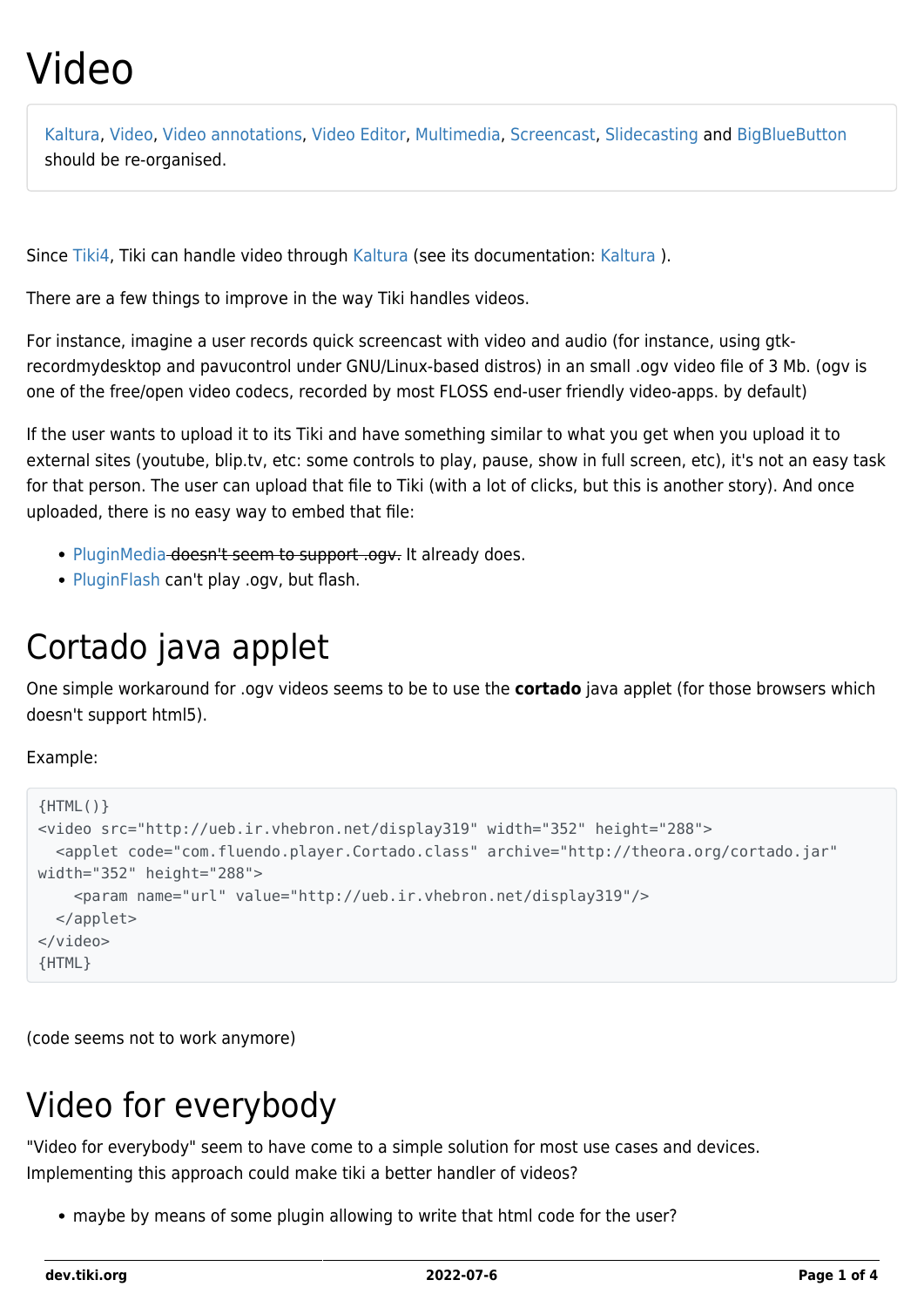the easy solution would be to request/suggest the user to make the conversions to .webm, .mov & .ogv where necessary, and offer him/her a single form to upload up to 3 files linked to each other?

# What people really want

When it comes time to video people are impatient, they want everything to work right away. They just bought a vacation camera and the pray for

### P&P

Device to computer

Once the user has shot a movie, he wants to plug the device in his computer and be able to do anything he want. If there is a way to bypass this step, then tests should be considered with all the devices available on the market

Device to Tiki

Once the computer has stored his movie, the user wants to

- Add captured vido to an album
- Upload the album to a tiki page
	- $\circ$  Show the album
	- Organise the album
	- $\circ$  Send videos from the album by email
	- Take back the videos from the album
- Create a video montage
- Have no problems to resolve

### Speed

People using video albums want to quickly have their video montage uploaded to:

- Youtube
- Vimeo
- $\bullet$  Ftc

## A web page showing their video

Specially with the venue of HD cameras where companies make their installation CD so convivial, users needs have become extraordinarely simplified.

- Step one: Shoot
- Step two: go home and edit
- Step three: Diffuse

### A picture is worth a thousand words

With the advent of social media, one needs not to be surprise when seeing a school student filming an interview with an adult for a web blog video project.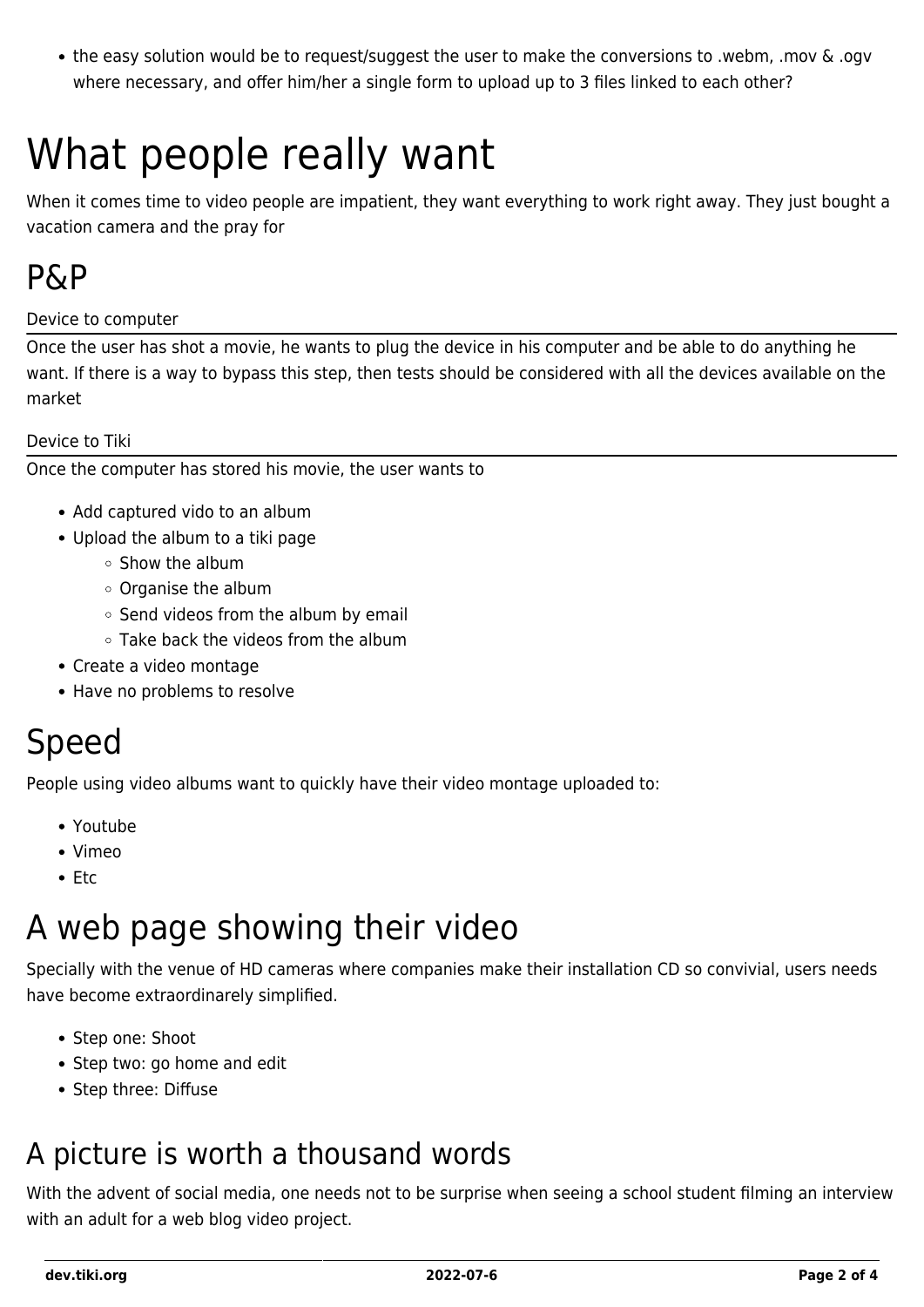# That's learning 2.0!

This capture screen bellow let's us understand how easy things are with moving pictures. Consider the second part of that screen image as a user Tiki page.

#### $\pmb{\times}$

### References

- Cortado [GPL'd](http://git.xiph.org/?p=cortado.git;a=blob_plain;f=LICENSE.cortado) small jar applet to play embedded ogv in your site: [Theora.org - Cortado](http://www.theora.org/cortado/)
- Video for everybody: [Camendesign.com - video for everybody](http://camendesign.com/code/video_for_everybody)
- HTML 5 video: [808.dk - code html 5](http://www.808.dk/?code-html-5-video)

#### --\*<http://winff.org/>

-- website is gone

# MPEG-DASH

- <https://github.com/Cloudoki/mp4-to-mpegdash/blob/master/transcode.pl>
- [http://blogs.msdn.com/b/interoperability/archive/2014/01/03/mpeg-dash-tutorial-embedding-an-adaptive-s](http://blogs.msdn.com/b/interoperability/archive/2014/01/03/mpeg-dash-tutorial-embedding-an-adaptive-streaming-video-within-your-html5-application.aspx) [treaming-video-within-your-html5-application.aspx](http://blogs.msdn.com/b/interoperability/archive/2014/01/03/mpeg-dash-tutorial-embedding-an-adaptive-streaming-video-within-your-html5-application.aspx)
- <https://www.openhub.net/p?query=ffmpeg&sort=users>
- [Screencast](https://dev.tiki.org/Screencast) capture to MPEG-DASH would be awesome
- <https://packagist.org/packages/media-alchemyst/media-alchemyst>
- <http://gpac.wp.mines-telecom.fr/mp4box/dash/>
- <http://gpac.wp.mines-telecom.fr/dashcast/>
- <https://github.com/slederer/DASHEncoder>
- <https://hacks.mozilla.org/2015/07/streaming-media-on-demand-with-media-source-extensions/>
	- <https://www.openhub.net/p/bento4>

## MPEG-DASH players

- <https://github.com/google/shaka-player>
- <https://videojs.github.io/videojs-contrib-dash/>
- <https://github.com/Dash-Industry-Forum/dash.js>

# Related

- <http://www.jplayer.org/>
- <http://gokercebeci.com/dev/f4player>
- <http://flv-player.net/>(used in [PluginMediaPlayer\)](http://doc.tiki.org/PluginMediaPlayer)